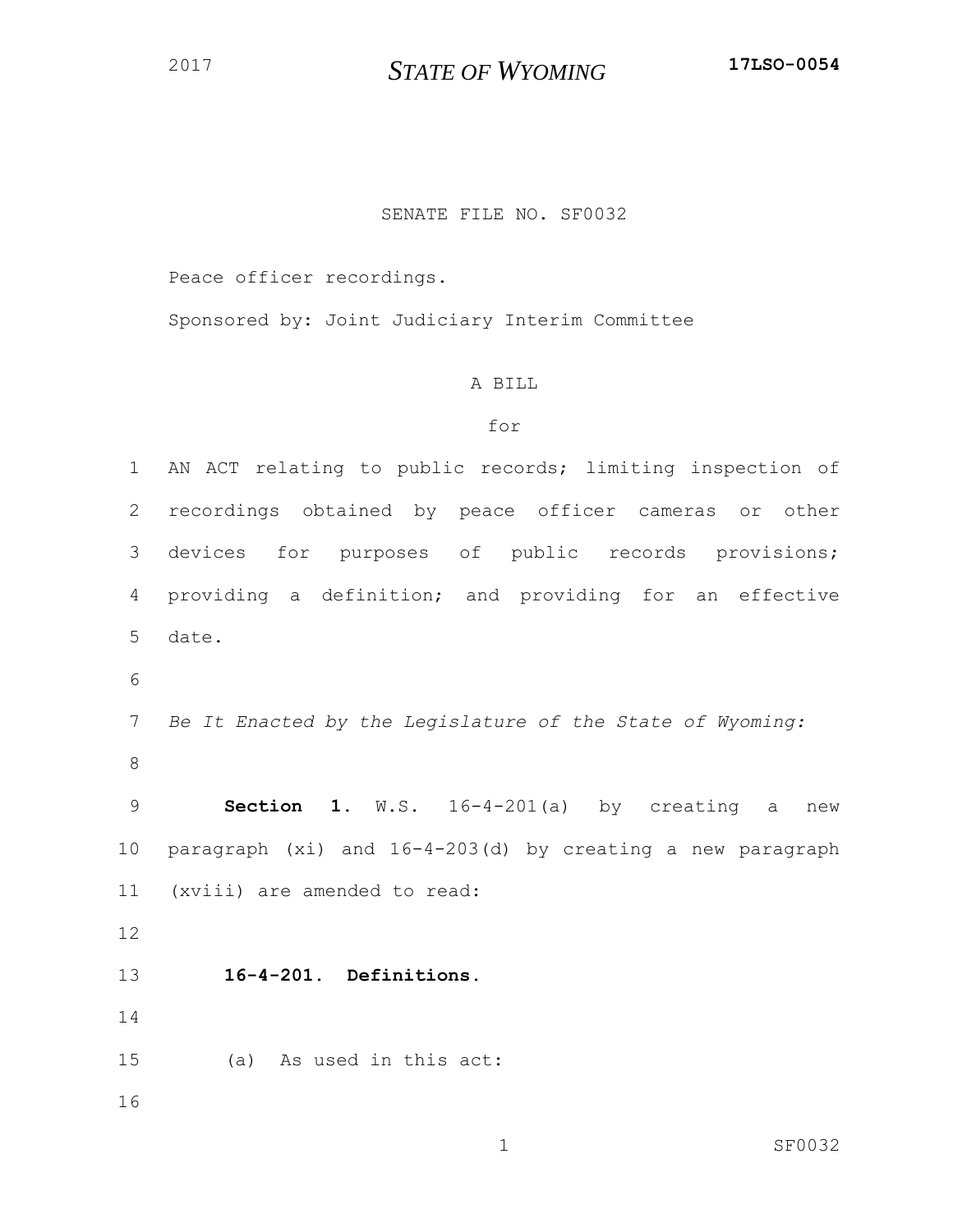| $\mathbf 1$     | (xi) "Peace officer recording" means any audio              |
|-----------------|-------------------------------------------------------------|
| 2               | or video data recorded by a peace officer, as defined in    |
| 3               | W.S. 6-1-104(a)(vi), on a camera or other device which is:  |
| 4               |                                                             |
| 5               | (A) Provided to<br>or used by the<br>peace                  |
| 6               | officer in the course of the officer performing official    |
| $7\phantom{.0}$ | business; and                                               |
| 8               |                                                             |
| 9               | (B) Designed to be worn on the peace                        |
| 10              | officer's body or attached to a vehicle, as defined in W.S. |
| 11              | $6-1-104$ (a) (xi), used by the officer.                    |
| 12              |                                                             |
| 13              | 16-4-203. Right of inspection; grounds for denial;          |
| 14              | media; order permitting or restricting<br>access of<br>news |
| 15              | disclosure; exceptions.                                     |
| 16              |                                                             |
| 17              | (d) The custodian shall deny the right of inspection        |
| 18              | of the following records, unless otherwise provided by law: |
| 19              |                                                             |
| 20              | (xviii) Information obtained through<br>a<br>peace          |
| 21              | officer recording except where there is a compelling public |
| 22              | interest as determined by court order.<br>The information   |
| 23              | described in this paragraph shall be available without a    |